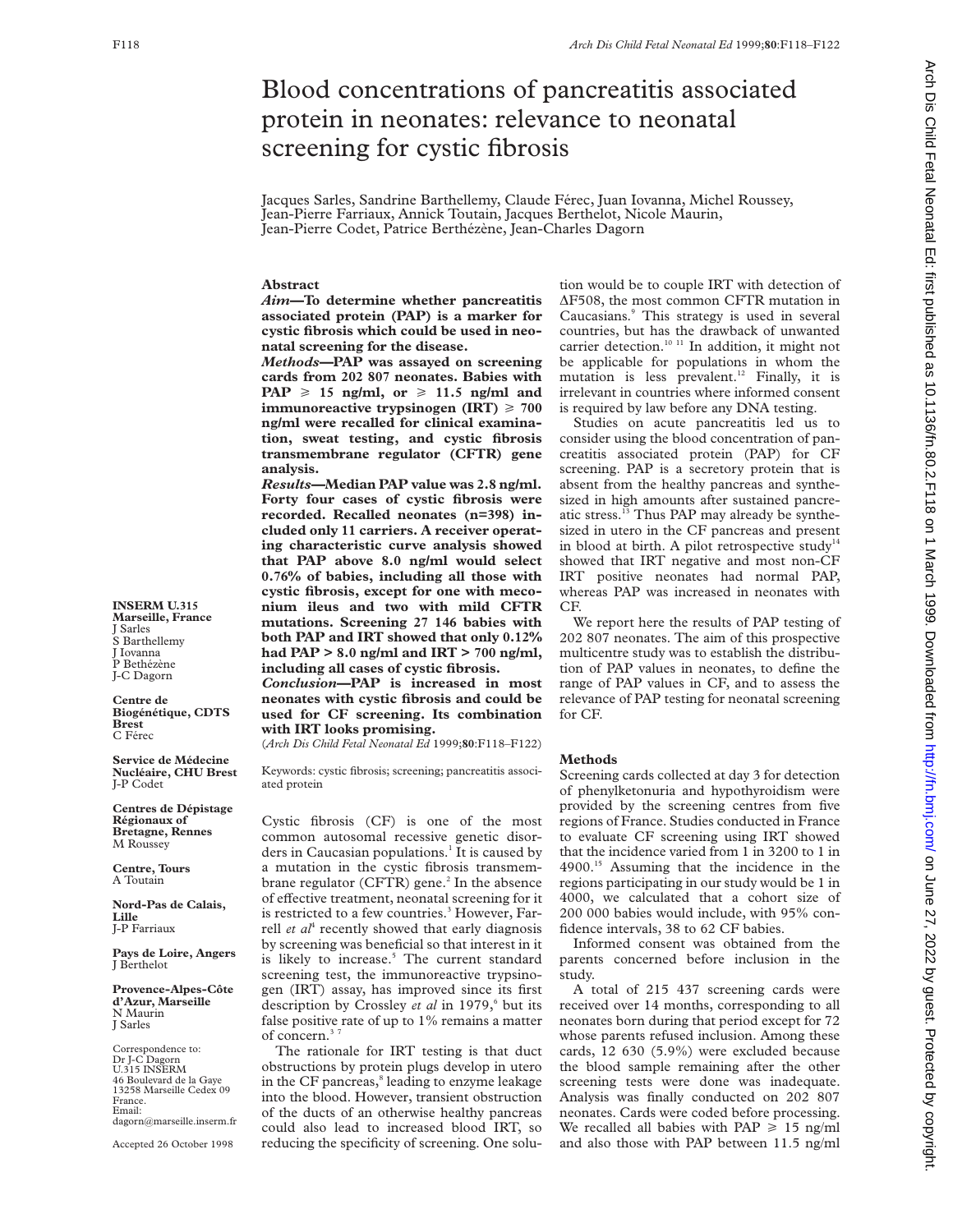and 15 ng/ml if they had an IRT  $\geq$  700 ng/ml. A preliminary study had shown that these criteria would select a number of babies compatible with the handling capacities of the screening centres (less than 0.5% of the population). Recalled neonates underwent clinical examination, sweat testing, IRT assay (RIA-Gnost Trypsin neonatal, CIS Bio international, Gif-sur-Yvette, France), and CFTR mutation analysis after written informed consent had been obtained from the parents. Paediatricians from the regions involved were informed of the study to ensure that all infants suspected of having CF were immediately reported to the screening centres.

One screening centre (Rennes, n= 27 146) conducting CF screening on a routine basis using IRT (RIA-Gnost Trypsin neonatal, threshold 700 ng/ml) made those data available to us.

The protocol was approved by the Association Française pour le Dépistage et la Prévention des Handicaps de l'Enfant and the Commission Nationale Informatique et Libertés. Cards were received by mail from each centre twice a week and processed within five days. PAP was assayed in eluates of discs (ø 4 mm), using a commercial ELISA (PancrePAP, DYNABIO SA, La Gaude, France) with pure PAP as standard. The discs were eluted in 150 µl phosphate buffered saline overnight at 4°C. Assays were performed on 80 µl of the eluates, according to the manufacturer's recommendations. Briefly, the antigen was captured on specific IgG immobilised on the plates. Colour development was achieved by incubation with biotinylated antibodies and addition of avidinperoxidase complex and 3-3'-5-5' tetramethylbenzidine as chromogenic substrate. Optical density of the reaction mixture was read at 492 nm. Assays were performed on a DIAS Immunoassay automated system (Dynatech Laboratories, Guyancourt France). Reproducibility of the assay on serum samples was  $\pm$  5%. In card eluates it was generally within  $\pm 10\%$ , when the filling of the cards was adequate. PAP values above 11.5 ng/ml were checked by duplicating the assay, and decision for recall was based on the average value. PAP value obtained from a given card remained stable within two months of the sample being taken, and then decreased progressively.

DNA was extracted from white cells collected from screening cards. Samples were amplified by 40 cycles of PCR, as described before.16 Amplification products were analysed by denaturing gradient gel electrophoresis. Sequence of the amplification primers and conditions for optimal denaturing gradient gel electrophoresis (DGGE) of the corresponding amplification products have been described before.<sup>16</sup> DNA sequencing was performed on single stranded DNA obtained by asymmetric PCR.

We screened recalled neonates for mutations in exons 10 and 11 of the CFTR gene. This covered 75% of CFTR mutations in the French population. When only one mutation was identified, further analysis was conducted on exons 4, 7, 19, 20, and 21, leading to a cov-



*Figure 1 Distribution of blood PAP concentrations in 202 807 neonates. PAP concentrations were divided into successive classes of 0.5 ng/ml; columns represent number of neonates in each class; insert shows distribution of PAP values above 20 ng/ml.*

erage of 95% of the mutations identified in that population. In neonates with CF, analysis was extended to other exons when necessary.

#### **Results**

Distribution of PAP values in the 202 807 neonates is shown in fig 1. Lowest values were close to background whereas highest values reached 220 ng/ml. The median value was 2.8 ng/ml. The value of the 99th percentile was 7.6 ng/ml.

A total of 433 neonates (0.21% of the whole population) were recalled for further examination, of whom 21 were lost to follow up due to early death  $(n=11)$ , parental refusal  $(n = 9)$ , or the wrong address  $(n = 1)$ . Clinical information, sweat test value, and CFTR gene analysis were obtained in 379 (87.3 %), 261 (60 %), and 386 (89 %) babies, respectively, with at least two results available for 392 babies (91%). Among the 54 neonates for whom clinical information was absent, CF diagnosis was ruled out in 39 by sweat testing  $(n = 21)$ and genetic analysis  $(n = 34)$ . None of the three parameters was available in 15 babies, nine of whom were tested for IRT, which was high in four.

Thirty four recalled babies were diagnosed with CF. One had meconium ileus. Among the 398 non-CF babies, 11 were heterozygous for a CFTR mutation. A third of the babies ( $n =$ 135) were apparently healthy. Most of the other



*Figure 2 PAP concentrations in neonates with CF. Histogram represents distribution of PAP concentrations in the population in the range 4–60 ng/ml. All 44 neonates had PAP concentrations in that range, except for one with PAP at 72 ng/ml, indicated at 60 ng/ml. Diamonds correspond to babies with CF and meconium ileus.*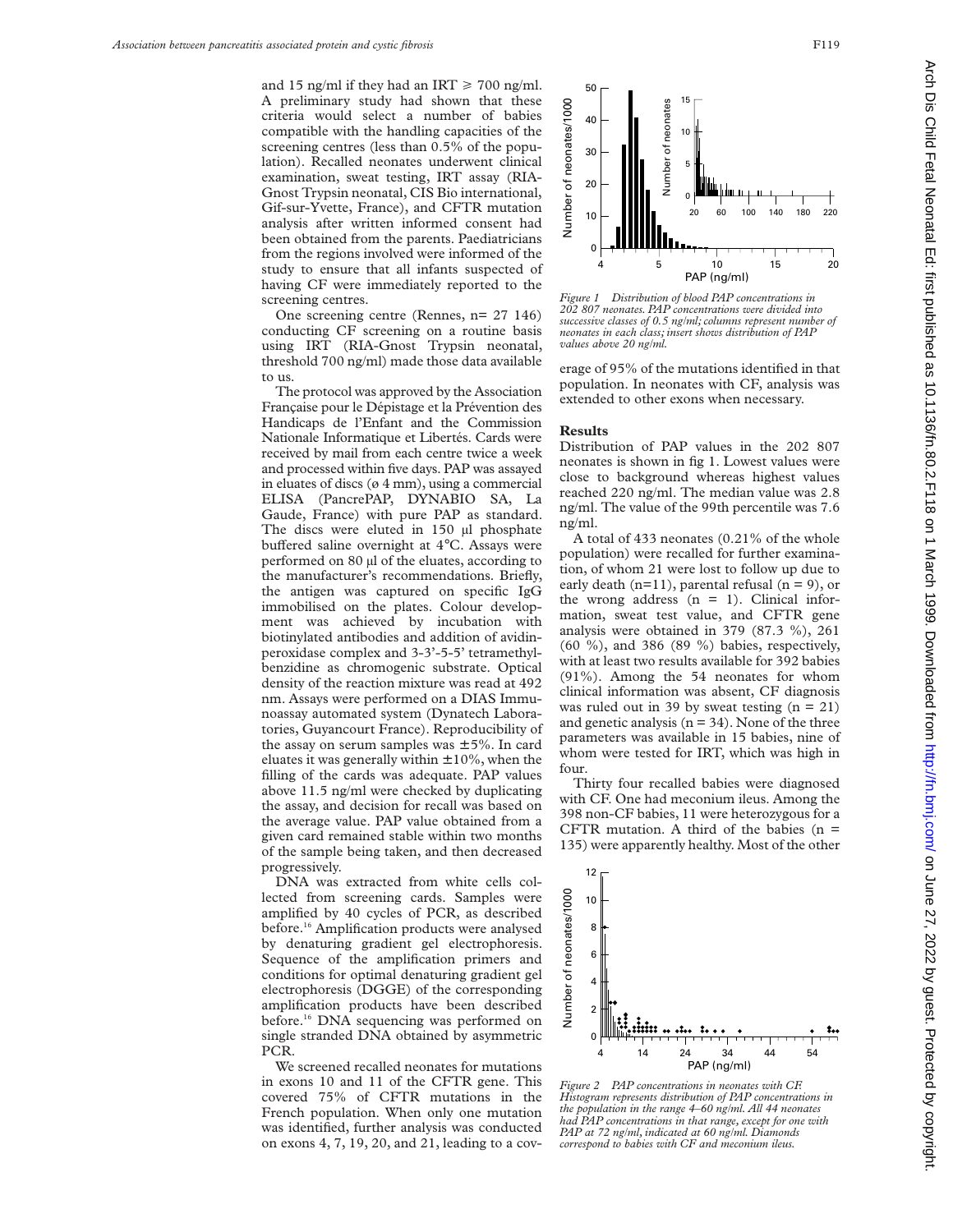

*Figure 3 ROC analysis of PAP in CF screening. The point corresponding to PAP = 8.0 ng/ml is indicated, with a true positive rate at 95.5% and a false positive rate at 0.76%.*

two thirds  $(n = 263)$  were inpatients. The most frequent indications were prematurity (35%), gastrointestinal tract abnormalities (15%), including Hirschsprung's disease, intestinal obstruction and necrotising enterocolitis, infections (6%) and intrauterine growth retardation. Only five cases of chromosomal abnormality were reported.

Forty four babies with CF were diagnosed during the study (1 in 4600). PAP values ranged from 4.9 to 72 ng/ml, median 15.5 ng/ml (fig 2). The 34 cases with  $PAP \ge 11.5$ ng/ml are described above. Of the 10 other cases, nine were diagnosed because of clinical symptoms, including two diagnosed at birth because of meconium ileus. The tenth, screened for raised IRT in the Rennes programme, was asymptomatic with a negative sweat test but showed two CFTR mutations (ÄF508/R117H).

The CFTR genotype was investigated in all infants. The ÄF508/ ÄF508 genotype was present in 58% of them. Other genotypes were ÄF508/G542X (n=4), ÄF508/N1303K (n=2), ÄF508/I148T (n=2), ÄF508/R117H, ÄF508/R553X, ÄF508/1717-1G->A, ÄF508/ 1078delT, ÄF508/2789+5G->A, ÄF508/ E1308X (a novel CFTR mutation), R553X/ 394delTT, and N1303K/R553X. Two genotypes remain to be completed  $(\Delta F508/N,$ G553X/N). All CF neonates had high IRT values. All also had a positive sweat test, except for the baby with a ÄF508/R117H genotype



*Figure 4 Correlation between IRT and PAP concentrations in 27 146 neonates from Rennes. Each PAP value is plotted against the corresponding IRT value. The putative PAP threshold at 8.0 ng/ml selected from the ROC curve (fig 3) and cutoV value used in that region (700 ng/ml) are indicated. Neonates with CF are indicated by closed circles. Values from neonates with PAP <8.0 ng/ml and IRT 700 ng/ml (n=26 603) were not plotted.*

# **Key messages**

- CF neonatal screening with PAP is technically feasible in the same environment as other neonatal screenings (PKU, hypothyroidism)
- CF neonatal screening with PAP alone performs similarly to screening with IRT alone, with less carrier detection
- Combining PAP with IRT for CF neonatal screening could be as efficient as the IRT/DNA strategy, but would be cheaper and incur limited carrier detection
- $\bullet$  If a legal requirement for informed consent before DNA testing has expired, the PAP/IRT strategy would be an alternative to the IRT/DNA strategy

 $(PAP = 6.8$  ng/ml), who remains asymptomatic after 24 months. This baby has a 7T/9T polymorphism on intron 8 of the CFTR gene. Because the 9T is always associated with the ÄF508 allele, the R117H is associated with the 7T, which predicts absence of CF features. No correlation was observed between the genotypes and PAP concentrations, except for mutations predicting mild pancreatic damage. CF infants with meconium ileus  $(n = 3)$  were excluded from analysis because their screening is irrelevant.<sup>37</sup> A receiver operating characteristic curve (ROC)<sup>17</sup> was constructed with PAP increments of 0.5 ng/ml (fig 3). For each PAP value, the percentage of CF babies with PAP above that value  $(100\% = 41)$  was plotted against the percentage of non-CF babies with PAP above the same value  $(100\% = 202759)$ . That representation allows estimation of various thresholds of PAP for CF screening, keeping in mind that additional CF babies can remain unreported and that PAP values under 11.5 ng/ml were not verified by duplicating the assay. The curve predicts that to detect all CF neonates, 8% would need to be recalled, which is clearly unacceptable. However, a PAP threshold of 8.0 ng/ml, corresponding to an acceptable recall rate of 0.76%, would have selected 39/41 CF neonates. The lowest CF value above that threshold was 8.5 ng/ml. The two CF patients with PAP < 8.0 ng/ml had genotypes predicting a mild phenotype<sup>18 19</sup>:  $\Delta$ F508/R117H (PAP = 6.8 ng/ml) and  $\Delta$ F508/  $2789 + 5$  G->A (PAP = 4.9 ng/ml).

IRT data for neonates from Rennes were obtained from the regional screening programme. The IRT cutoff for recall was 700 ng/ml, which selected 307 neonates (1.13%). The putative PAP threshold at 8.0 ng/ml determined from the ROC curve (fig 3) would have selected 268 neonates (1.0 %). Fig 4 shows the plot of IRT against PAP. A linear correlation was obtained between IRT and PAP under 700 ng/ml and 8.0 ng/ml, respectively. The equation of the curve was IRT = 22.7 PAP + 244 ( $r^2 = 0.041$ ). Although significant, the correlation was small. For values above those thresholds, PAP and IRT were not correlated. Only 32 neonates (0.12%) had a PAP  $\geq$  8.0 ng/ml and an IRT  $\geq$  700 ng/ml.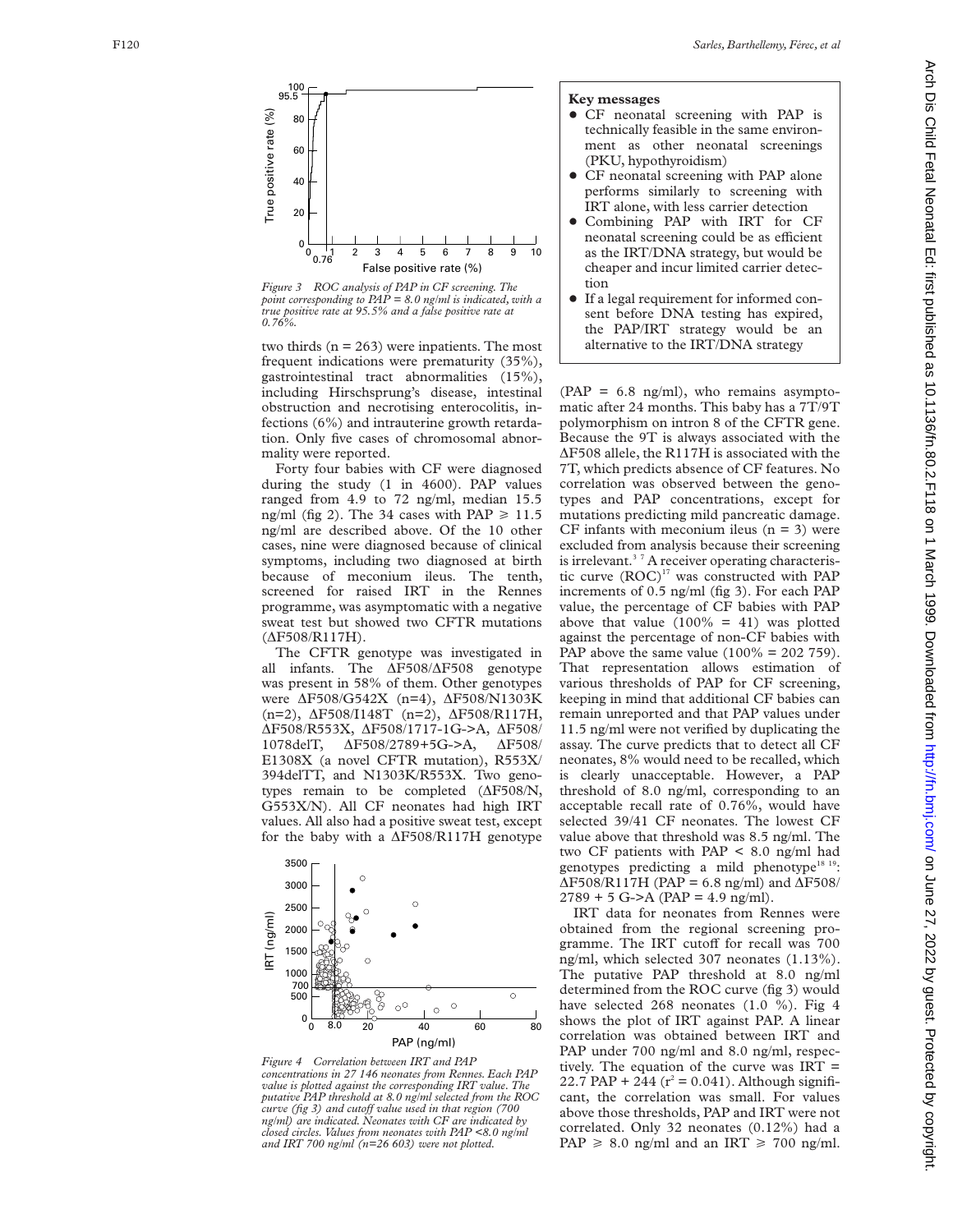That group included four heterozygotes and five CF neonates. The sixth was the asymptomatic baby (IRT =  $1750$  ng/ml, PAP  $= 6.8$  ng/ml,  $\Delta$ F508/R117H) described above.

## **Discussion**

To evaluate the usefulness of the PAP assay in CF neonatal screening the distributions of PAP values in CF and non-CF babies from the same population needed to be compared. We designed a cohort study in which PAP was assayed in 202 807 neonates, among whom 44 CF cases were detected. The incidence (1 in  $4600$ ) was in the expected range.<sup>7</sup> PAP was significantly higher in CF than in non-CF babies, as expected from the observation that the CF pancreas is already damaged in utero.<sup>8</sup> The two lowest PAP values in CF neonates (4.9 and 6.8 ng/ml) corresponded to genotypes associated with mild pancreatic phenotype,18 19 which corroborates the correlation between PAP expression and the severity of pancreatic damage.<sup>20</sup> The third lowest value (7.5 ng/ml) corresponded to a baby with meconium ileus. We obtained a blood sample from that baby after the obstruction had resolved and PAP had increased to 22.1 ng/ml (day 10). Many babies with meconium ileus also have IRT values below the screening threshold.3 It is not known why measures of pancreatic dysfunction are abnormally low in some patients with the most serious neonatal forms of the disease. ROC analysis was conducted to evaluate the performances of PAP (fig 3). Hypotheses based on that analysis should take into account that the follow up of the cohort was 34 months for the first babies included and 20 months for the last ones. Therefore, some CF babies may remain unreported. Based on the present data, a threshold of 8.0 ng/ml would require recalling 0.76% of babies and would have detected 42/44 CF patients, including three with meconium ileus diagnosed without screening. Among the three CF babies with  $PAP \leq 8.0$  ng/ml, one would have been diagnosed because he presented with a meconium ileus. The two other cases (PAP of 6.8 and 4.9 ng/ml) underscore the limitations of PAP in screening. We expected children with mild phenotype to show lower PAP values because of limited pancreatic damage. We are concerned that we could miss those with pulmonary damage, albeit limited, but whether asymptomatic babies with a genotype predicting a mild pulmonary phenotype ( $\Delta$ F508/R117H and 9T/7T, PAP = 6.8 ng/ml) should be screened is questionable.

Comparison of the screening performances of PAP and IRT is difficult because data for IRT depend on the cutoff chosen, which affects sensitivity and specificity. In most programmes reporting a sensitivity above 95%, the IRT cutoff generates about 1% false positive results, $10^{-11}$ as observed in the Rennes programme. This falls within the range of the predicted specificity for PAP.

We obtained information on non-CF babies with raised PAP ( $n = 398$ ) by selecting those with  $PAP > 15$  ng/ml or  $PAP > 11.5$  ng/ml and IRT>700 ng/ml (0.21% of the population). Among them, two thirds were inpatients at birth, suggesting that besides specific damage inherent in CF, various conditions of stress can affect the pancreas and trigger PAP expression. The pancreas of babies heterozygous for a CFTR mutation seems unaffected, as the prevalence of carriers among babies with raised PAP was the same as that of the total population. Thus detection of an excessive number of heterozygotes, a common problem using IRT in current screening programmes, would not occur with PAP.<sup>10 11</sup>

Neonatal IRT values were available in a fraction of the population (Rennes,  $n = 27$ 146). In that sample the IRT cutoff of  $700$ ng/ml and the putative PAP threshold of 8.0 ng/ml would have selected similar proportions of neonates (1.13 % and 1.0 %, respectively) suggesting that, in these conditions, PAP and IRT would have similar specificities. However, there was a lack of correlation between raised PAP and IRT. Thus, as observed in adults with pancreatic diseases,<sup>13</sup> raised blood concentrations of PAP and pancreatic enzymes do not always reflect the same pathophysiology. Therefore, selecting babies with high PAP and IRT would increase the specificity of screening without altering sensitivity. In fact, only 0.12% of babies from Rennes had increased values for both of these variables, including all CF cases, except for the asymptomatic baby described above. This is in the range of the recall rates reported in IRT/DNA screening programmes.<sup>10 11</sup> A further step in DNA testing of babies selected by PAP/IRT would have decreased the recall rate to 0.03% (5 CF and 4 heterozygotes) and the false positive rate to 0.015%. Our results, although promising, were obtained in a small population and should be considered preliminary.

We concluded that high PAP values seen in most CF babies indicate that this test should be considered for CF screening. We could not thoroughly evaluate its performance because accurate assessment of the false negative rate would have required a much larger cohort, but it should be similar to that reported for IRT, with the advantage of limited carrier detection. In practice, the PAP ELISA is a reliable test which can be fully automated with standard hardware. Its cost (10 FF, £1.10, \$1.75) should decrease if produced on a larger scale. Finally, a two tier strategy involving PAP and IRT would restrict DNA analysis to a much smaller population. This would improve the performance and cost of CF neonatal screening and be an obvious advantage when informed consent is required before genetic testing.

The following investigators participated in the multicentre study: B Mercier, I Quéré, CDTS Brest, E Paux, Centre de Dépistage de Lille L Larget-Piet, Centre de Dépistage d'Angers. We thank P Ayyad and D Michel for technical assistance, and Gary Burkhart for revision of the manuscript.

This work was supported by grants from the Association Française de Lutte contre la Mucoviscidose, the Caisse Nationale d'Assurance Maladie des Travailleurs Salariés, the Pro-gramme Hospitalier de Recherche Clinique, and DYNABIO  $\tilde{S}$  A.